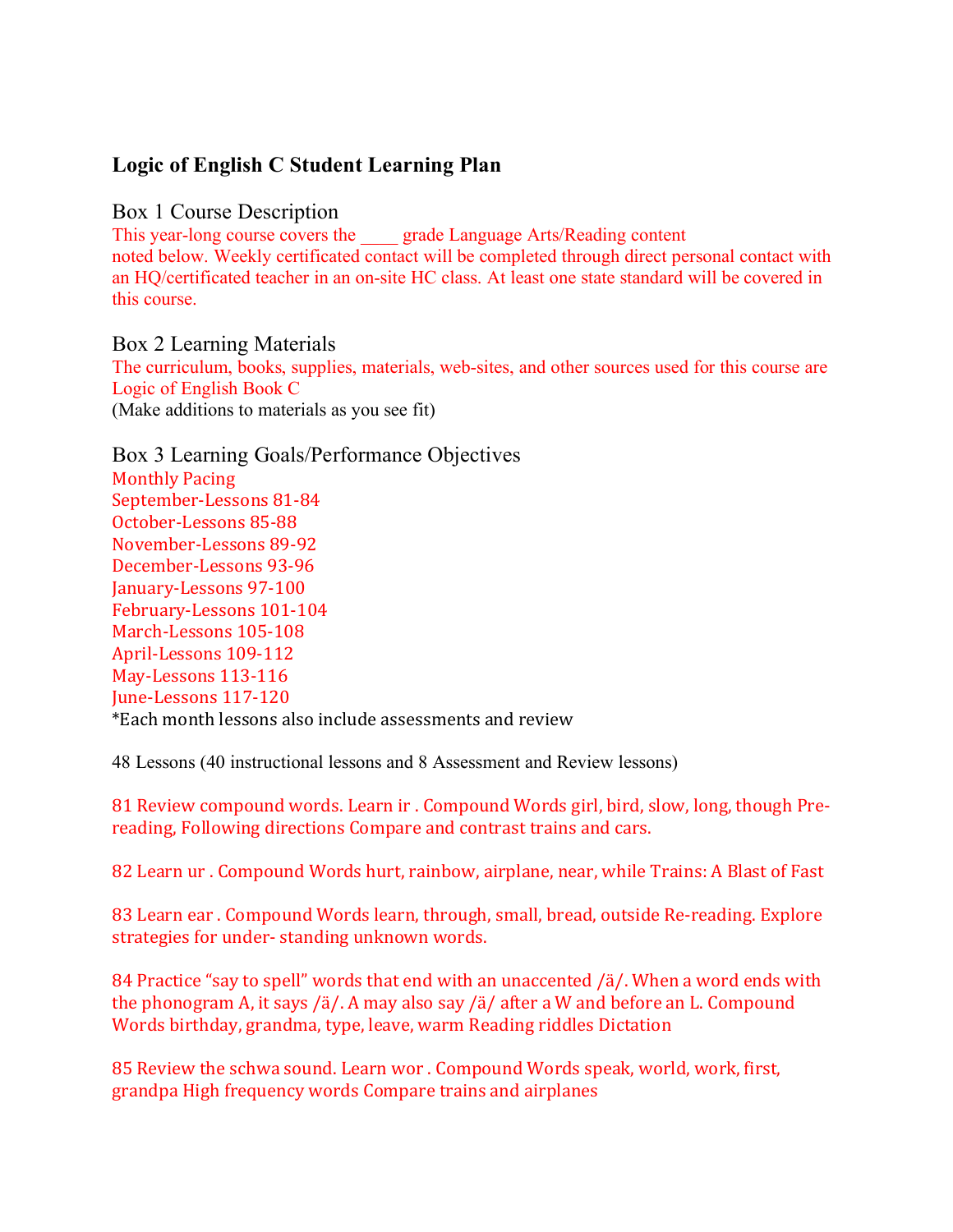#### Review A

86 Learn that suffixes can be added to words. O may say  $\Delta$  before V, TH, M, N and after W.. ING Words from, front, turning, years, well Following directions Pre-reading, Make a chart to brainstorm ideas.

87 Practice adding suffixes to words. Learn wr . ING Words Write & right write, into, young, growing, rowing Firefly: Nightlight with Wings

88 Double the consonant. ING Words running, sitting, earth, count, these Re-reading Copy work 

89 Distinguish long and short vowel sounds. Double the consonant. EST Words biggest, hottest, home, pointing, hearing Order a sequence of events. Dictation

90 Reading words with the three sounds of oo . Learn oo . soon, book, teeth, tooth, without Identify keywords in a text. High Frequency Words Write keywords about fireflies.

Review B 

Phonemic Awareness Phonograms Spelling Rules Vocab. Spelling Words Comprehension & Fluency Writing 

91 Forming new words with -OLD. I and O may say  $\sqrt{I}/$  and  $\sqrt{O}/$  before two consonants. old, cold, cook, here, need Pre-reading, Following directions Model how to write a chart to brainstorm ideas. 

92 Forming new words with -IND. I and O may say  $\sqrt{i}/$  and  $\sqrt{\sigma}/$  before two consonants. ER Words find, late kind, teacher, farmer Kids Can Do Great Things!

93 Listen for the  $/s$  and  $/z$  in plurals. To make a word plural add the ending -S, unless the word hisses or changes, then add -ES. Plurals move, both, today, gold, now Re-reading, Learn about credits on pictures. Copywork

94 Listen for the  $/ě/$  in some plurals. Learn kn. To make a word plural add the ending -S, unless the word hisses or changes, then add -ES. Plurals No & know myself, dresses, know, floor, door Follow directions to complete a picture search activity. Dictation

95 Learn gn is used both at the begin- ning and the end of the word. Review syllables. Learn gn. sign, those school, moon, starting, High Frequency Words Write a list. Write a patterned sentence.

Review C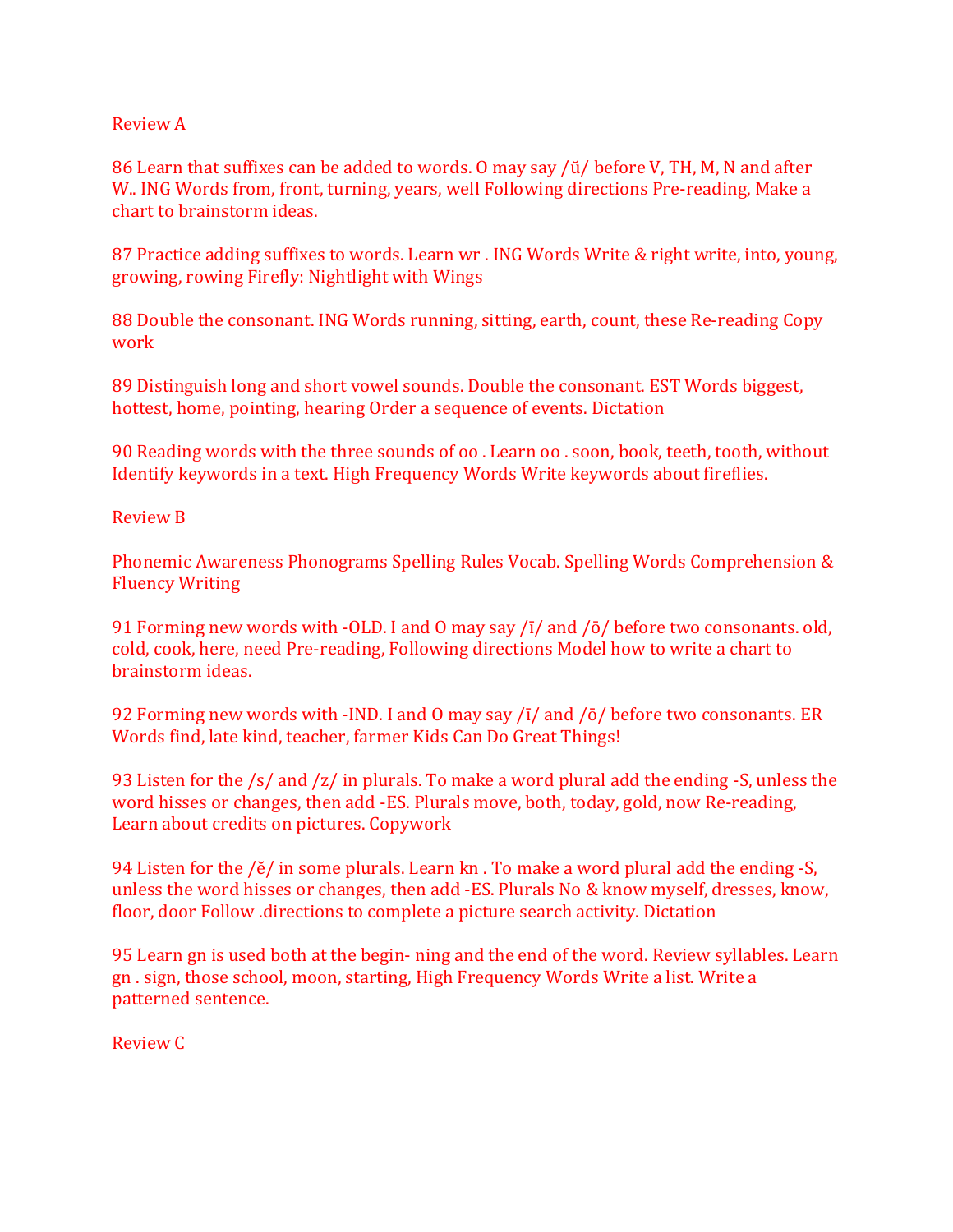96 Learn about open and closed syllables. A, E, O, U usually say their long sounds at the end of the syllable. over, beside, between, feather, going Learn the importance of keywords. Read a description of a bird and match it to the correct picture.

97 Review open and closed syllables. Learn bu . Practice A, E, O, U usually say their long sounds at the end of the syllable. open, buy, robot, other, paper Ostriches

98 Practice reading words that begin with the schwa sound. Learn gu. Review A, E, O, U usually say their long sounds at the end of the syllable. Comparison about, guide, above, before, afraid Re-reading. Copywork

99 Create new words that end in dge . Learn dge . bridge, pretend, real, more, around Read and follow directions. Dictation

100 Learn ph. again, phone, below, spell, our High Frequency Words Write key words about ostriches.

101-Review syllables. C softens to /s/ before an E, I, or Y. Review ING words center, look, circus, computer, camera Read and follow direction

Review D. 

101 Review syllables. C softens to /s/ before an E, I, or Y. Review ING words center, look, circus, computer, camera Read and follow directions.

102 Learn ei. The C says /s/ because of the E. Morphemes water, their, race, eat, bounce Robots 

103 Learn ey . Practice reading silent final E words. The prefix RE- face, they, reuse, group, return Re-reading Copywork

104 Learn eigh. G may soften to /j/ before an E, I, or Y. eight, replace, gem, sound, gym Keywords Dictation. Write a list. Use com- mas in a series.

105 Learn how to count the syllables by counting the vowels. Learn cei. The G says  $\frac{1}{1}$ because of the E. even, large, ceiling, page, often High Frequency Words Learn how to write a list and use commas in a series.

Review E 

106 Create new words that end in -LE. Every syllable must have a written vowel. apple, orange, little, together, food Learn to identify the main idea in a paragraph.

107 Further explore open and closed syllables. Learn ew . Practice silent E rules. new, table, purple, letter, brown Dolphins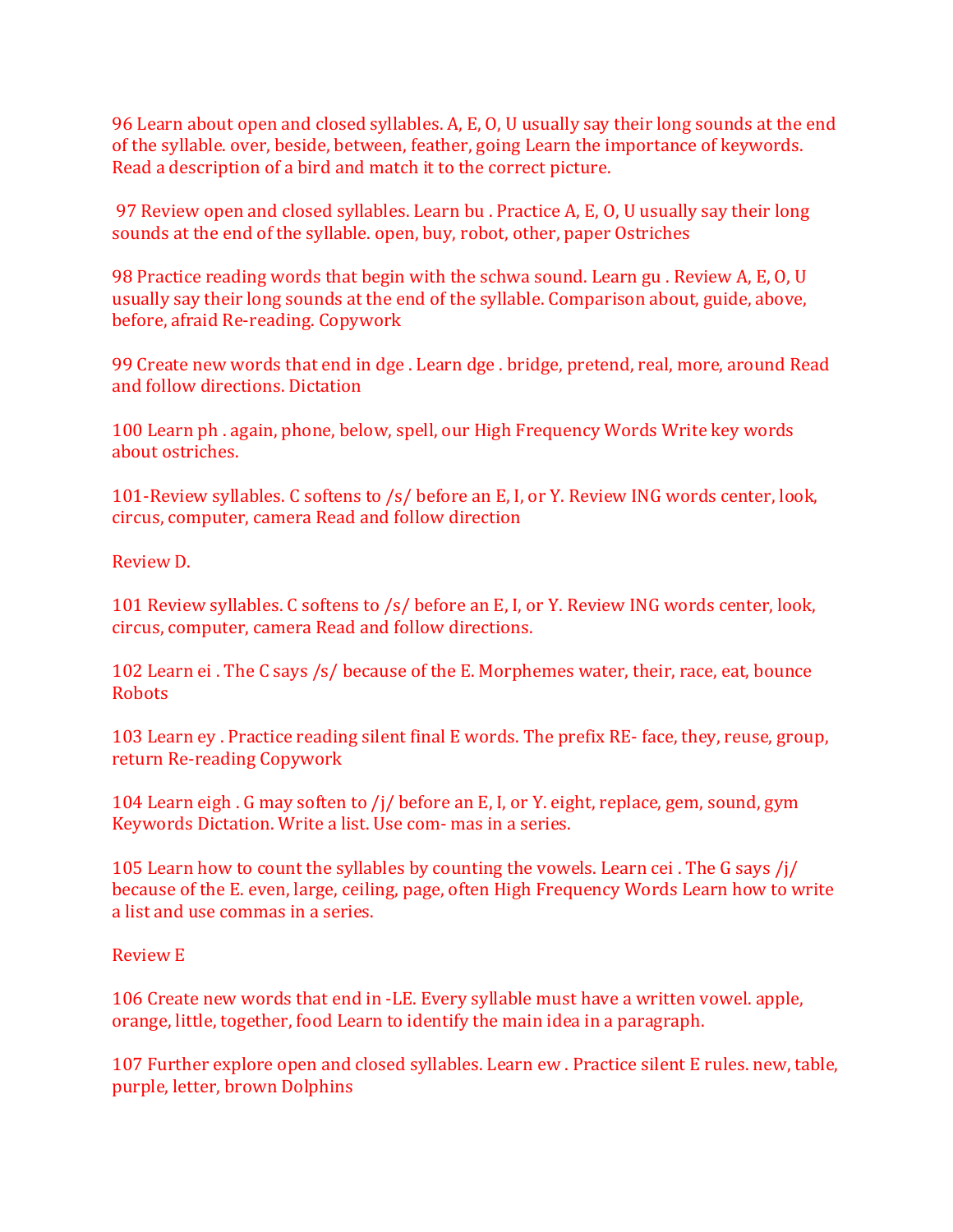108 Learn ui . Add a silent E to make the word look bigger. The prefix UN- are, were, fruit shape, huge Identify the main idea in a paragraph. Use keywords. Copywork

109 Review the meaning of the -S in plurals. Add an E to keep singular words that end in -S from looking plural. horse, swimsuit, house, change, fisherman Find the main idea. **Dictation** 

110 Learn oe . Unseen reason for a silent E. Review silent final E's. come, some, toes, mouse, uncle High Frequency Words Write a sentence from keywords.

Review F 

111 Listen for the sounds of ed in past tense words. Learn ed. Past tense done, planted, pushed, called, tunnels Practice reading three-syllable words. Pre-reading Write descriptive words.

112 Learn aw . Match the past and present tense forms of a word. missed, saw, draw, person, followed Ha Long Bay Copywork

113 Y says  $/ê/$  only at the end of a multi-syllable word. Past tense, antonyms city, invented, happy, area, instead Re-reading Dictation

114 Learn au . Practice Y says  $/ê/$  only at the end of a multi-syllable word. baby, twelve, copy, because, story Read a myth. Write using descriptive words.

115 Learn augh . laugh, many, taught, here, there High Frequency Words Write descriptive words to create a travel brochure.

Review Lesson G 

116 Learn about words with a silent L. Learn ie . The prefix UN- fields, walking, talked, early, fullest Pre-reading Keywords

117 Read words with a silent L. The prefix UN- would, could, should, each, hold Rickshaws Draw a picture of a rickshaw based upon the descriptions in the book. Copywork

118 Learn ti . better, action, station, away, across Re-reading Dictation

119 Learn si . most, confusion, party, might, window Read a non-fiction article about the history of bikes and answer questions. Practice describing an object.

120 Learn ci. special, chicken, caution, never, country Read and follow directions. High Frequency Words Writing a description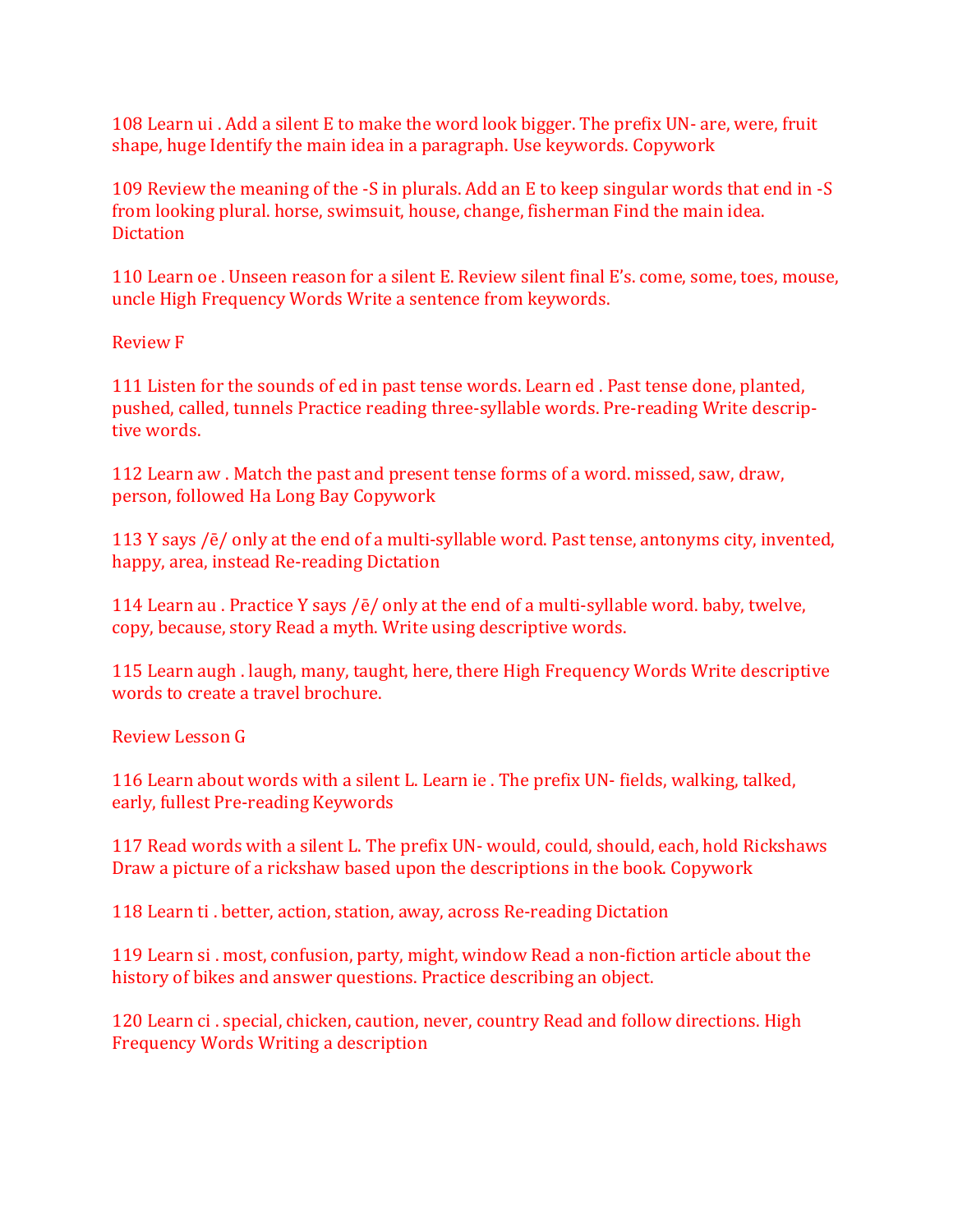Box 4 Learning Activities

Explain what the student will do to cover the monthly learning goals (Box 3) and materials (Box 2) above. Two examples are below, one for math and another for phonics/reading. If one of them is correct as is, and appropriate to what your child will do, simply copy and paste it into Box 4. Feel free to adjust them according to your planned learning activities in this class.

The first four days of the week the student will complete a phonics lesson from the phonics curriculum mentioned above. The lesson will be taught to them, samples will be worked on the whiteboard or pencil  $\&$  paper to make sure the student comprehends, and the student will then independently work through a daily assignment to make sure they understand and show the ability to complete the learning of the day. Any errors will be corrected. The fifth day of each week the student will learn to read by reading and being read to. This will include books from the list of books in the Learning Materials section above.

(Make additions or deletions as you see fit)

## Box 5 Progress Criteria/Methods of Evaluation

Student monthly progress evaluation is made on the basis of weekly certificated contact, work samples, communications with students, communications with parents, and performance in onsite classes. It is electronically communicated to parents via WINGS.

It is our goal that the student will accomplish approximately 10% of the goals of this course each month, September through June. The level of mastery expected is 70% or higher to progress. Methods of evaluation will include but are not limited to those below, under the direction of an HQ teacher:

- \* observation and/or correction of daily and/or weekly work and progress
- \* daily or weekly discussion of assignments, readings, writings
- \* correction of work done incorrectly
- \* portfolio kept of student work, at least weekly

\*Make additions or deletions as you see fit

### Box 6 Weekly Hours

Please estimate the number of hours you student will work on this course each week.

#### **\*\*Additional teacher information not to be used in student learning plan**

By the time they complete Level C, students will:

Know all 74 basic phonograms Be familiar with 15 spelling rules Be able to identify six reasons for a silent final E Read compound words Read two-syllable words and have a strategy for reading three-syllable words